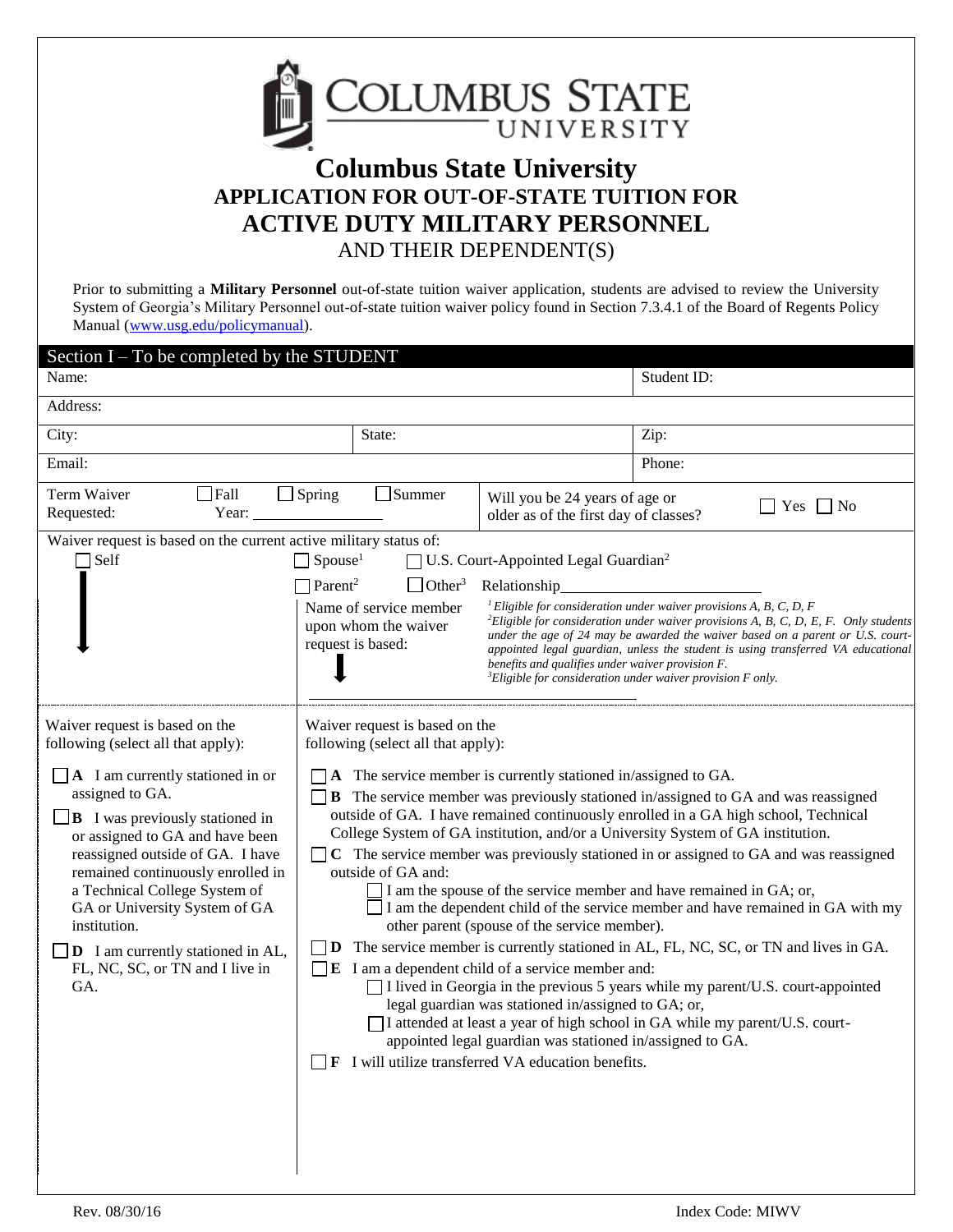# Section II – STUDENT Oath and Affirmation

| I understand that any material false statement made knowingly and willingly by me on this application, or any documents attached hereto<br>may, in accordance with O.C.G.A. 16-10-71, which provides that upon conviction, a person who knowingly commits the offense of false<br>swearing shall be punished by a fine of not more than \$1,000 or by imprisonment for not less than one nor more than five years, or both,<br>subject me to prosecution in a court of law. Additionally, I further understand that any such false statement may subject me to immediate<br>dismissal from the institution. |                                                           |      |       |  |  |  |
|-------------------------------------------------------------------------------------------------------------------------------------------------------------------------------------------------------------------------------------------------------------------------------------------------------------------------------------------------------------------------------------------------------------------------------------------------------------------------------------------------------------------------------------------------------------------------------------------------------------|-----------------------------------------------------------|------|-------|--|--|--|
| Further, I certify that, to the best of my knowledge, the information submitted on this application is true and complete.                                                                                                                                                                                                                                                                                                                                                                                                                                                                                   |                                                           |      |       |  |  |  |
| <b>Student Signature</b>                                                                                                                                                                                                                                                                                                                                                                                                                                                                                                                                                                                    |                                                           | Date |       |  |  |  |
| Section III - For OFFICE Use Only - Military ID Verification                                                                                                                                                                                                                                                                                                                                                                                                                                                                                                                                                |                                                           |      |       |  |  |  |
|                                                                                                                                                                                                                                                                                                                                                                                                                                                                                                                                                                                                             |                                                           |      |       |  |  |  |
|                                                                                                                                                                                                                                                                                                                                                                                                                                                                                                                                                                                                             | Military ID Verified By<br>Signature of CSU employee Date |      | Title |  |  |  |
|                                                                                                                                                                                                                                                                                                                                                                                                                                                                                                                                                                                                             |                                                           |      |       |  |  |  |
|                                                                                                                                                                                                                                                                                                                                                                                                                                                                                                                                                                                                             |                                                           |      |       |  |  |  |
| Title 18, US Code Part 1, Chapter 33, Section 701 (official badges, identification cards, other insignia) prohibits the act                                                                                                                                                                                                                                                                                                                                                                                                                                                                                 | of copying a United States military identification card.  |      |       |  |  |  |
|                                                                                                                                                                                                                                                                                                                                                                                                                                                                                                                                                                                                             |                                                           |      |       |  |  |  |
|                                                                                                                                                                                                                                                                                                                                                                                                                                                                                                                                                                                                             |                                                           |      |       |  |  |  |
|                                                                                                                                                                                                                                                                                                                                                                                                                                                                                                                                                                                                             |                                                           |      |       |  |  |  |
|                                                                                                                                                                                                                                                                                                                                                                                                                                                                                                                                                                                                             |                                                           |      |       |  |  |  |
|                                                                                                                                                                                                                                                                                                                                                                                                                                                                                                                                                                                                             |                                                           |      |       |  |  |  |
|                                                                                                                                                                                                                                                                                                                                                                                                                                                                                                                                                                                                             |                                                           |      |       |  |  |  |
|                                                                                                                                                                                                                                                                                                                                                                                                                                                                                                                                                                                                             |                                                           |      |       |  |  |  |
|                                                                                                                                                                                                                                                                                                                                                                                                                                                                                                                                                                                                             |                                                           |      |       |  |  |  |
|                                                                                                                                                                                                                                                                                                                                                                                                                                                                                                                                                                                                             |                                                           |      |       |  |  |  |
|                                                                                                                                                                                                                                                                                                                                                                                                                                                                                                                                                                                                             |                                                           |      |       |  |  |  |
|                                                                                                                                                                                                                                                                                                                                                                                                                                                                                                                                                                                                             |                                                           |      |       |  |  |  |
|                                                                                                                                                                                                                                                                                                                                                                                                                                                                                                                                                                                                             |                                                           |      |       |  |  |  |
|                                                                                                                                                                                                                                                                                                                                                                                                                                                                                                                                                                                                             |                                                           |      |       |  |  |  |